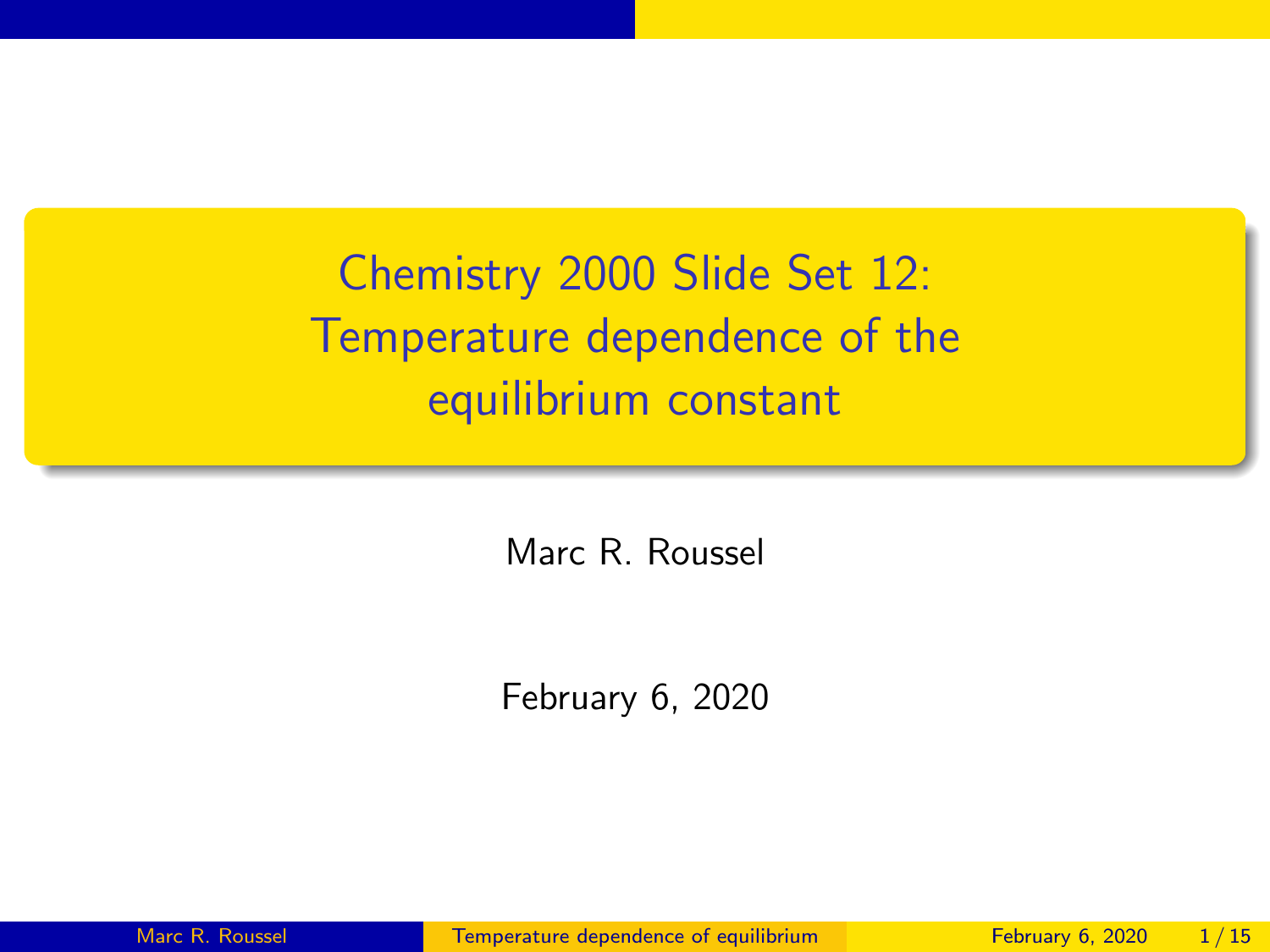### Temperature dependence of the equilibrium constant

- So far, all the problems we have solved have been at 25<sup>°</sup>C because our tables of free energies of formation are at this temperature.
- $\triangle H$  and  $\triangle S$  vary relatively slowly with temperature. However,  $\Delta G = \Delta H - T \Delta S$  has a strong dependence on T.
- At any temperature,  $\Delta_r G_m^{\circ}(\mathcal{T}) = -RT$  In  $K(\mathcal{T})$ .
- Suppose we have two temperatures,  $T_1$  and  $T_2$ . Let  $K_1 = K(T_1)$  and  $K_2 = K(T_2)$ . Then

$$
\Delta_r G_m^{\circ}(T_1) = \Delta_r H_m^{\circ} - T_1 \Delta_r S_m^{\circ} = -RT_1 \ln K_1
$$
  

$$
\Delta_r G_m^{\circ}(T_2) = \Delta_r H_m^{\circ} - T_2 \Delta_r S_m^{\circ} = -RT_2 \ln K_2
$$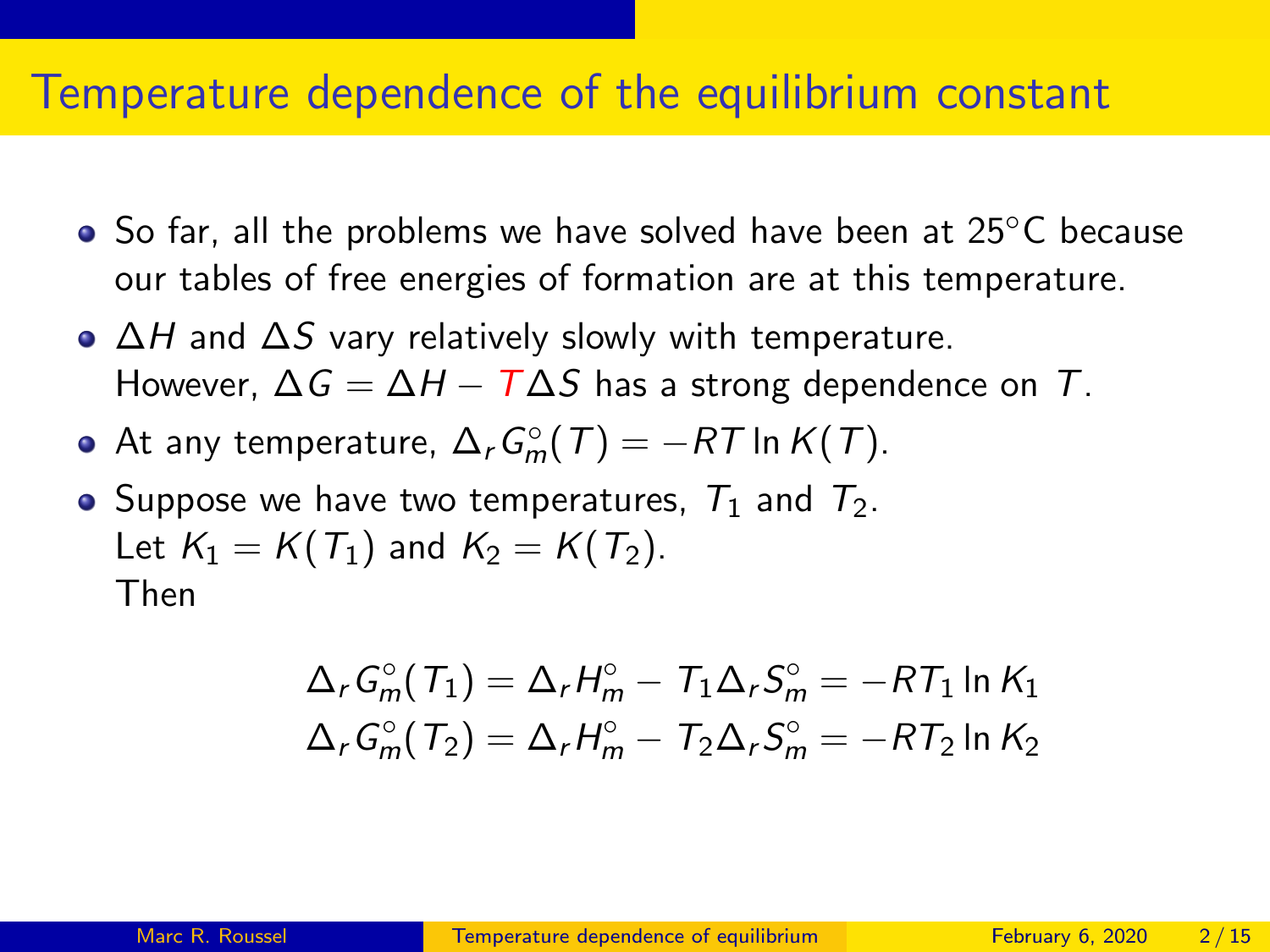$$
\Delta_r H_m^{\circ} - T_1 \Delta_r S_m^{\circ} = -RT_1 \ln K_1
$$
  

$$
\Delta_r H_m^{\circ} - T_2 \Delta_r S_m^{\circ} = -RT_2 \ln K_2
$$

• Divide both sides by  $RT$ :

$$
\frac{\Delta_r H_m^{\circ}}{RT_1} - \frac{\Delta_r S_m^{\circ}}{R} = -\ln K_1
$$
  

$$
\frac{\Delta_r H_m^{\circ}}{RT_2} - \frac{\Delta_r S_m^{\circ}}{R} = -\ln K_2
$$

If we assume that  $\Delta_r H_m^\circ$  and  $\Delta_r S_m^\circ$  are independent of temperature and subtract the two equations, we get

$$
\frac{\Delta_r H_m^{\circ}}{R} \left( \frac{1}{\mathcal{T}_1} - \frac{1}{\mathcal{T}_2} \right) = \ln K_2 - \ln K_1
$$

or

$$
\ln\left(\frac{K_2}{K_1}\right)=\frac{\Delta_rH_m^\circ}{R}\left(\frac{1}{T_1}-\frac{1}{T_2}\right)
$$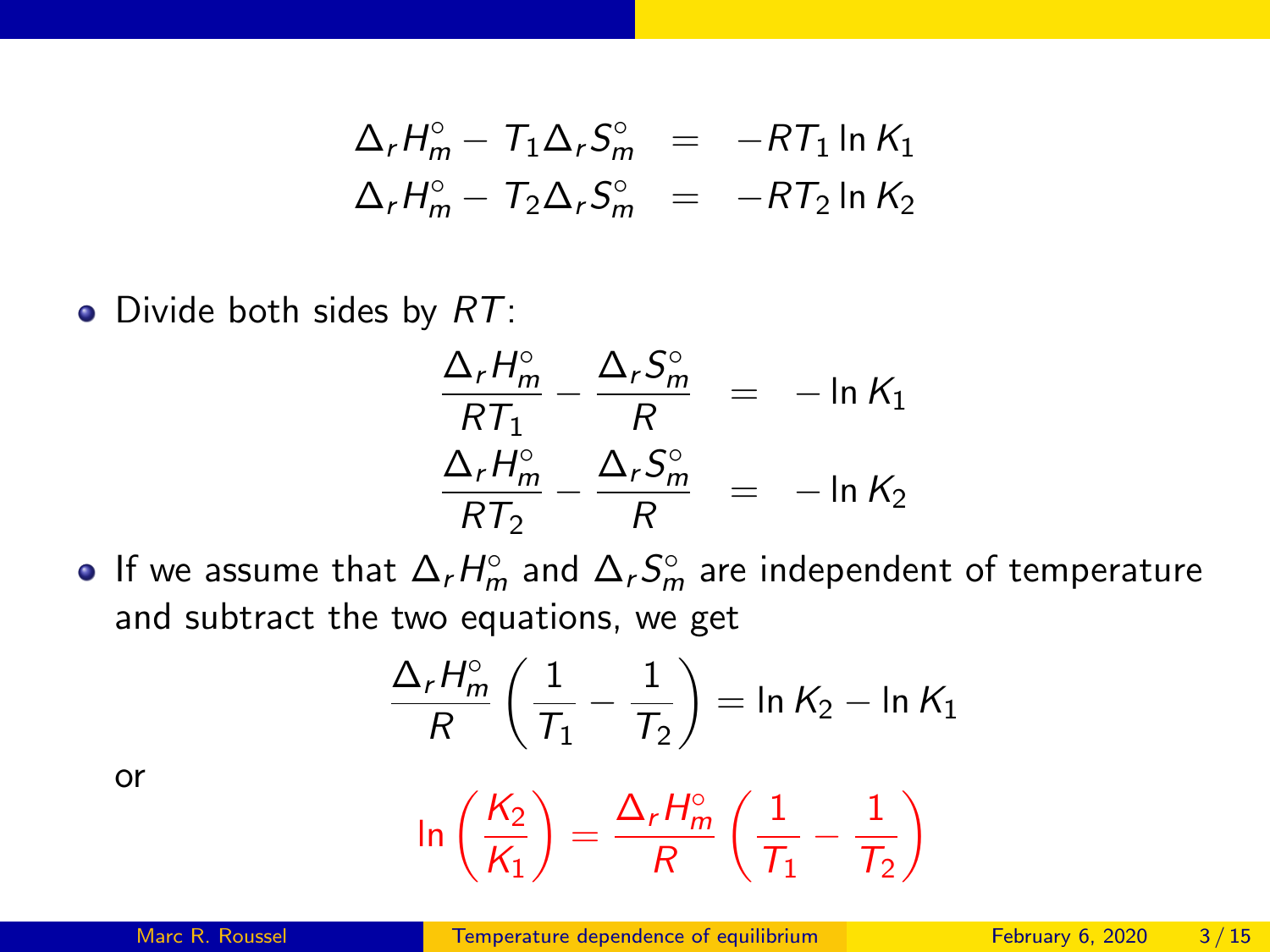- $\ln e^x = x$
- $e^{\ln x} = x$
- $\implies$  the exponential function and the natural logarithm are inverse functions.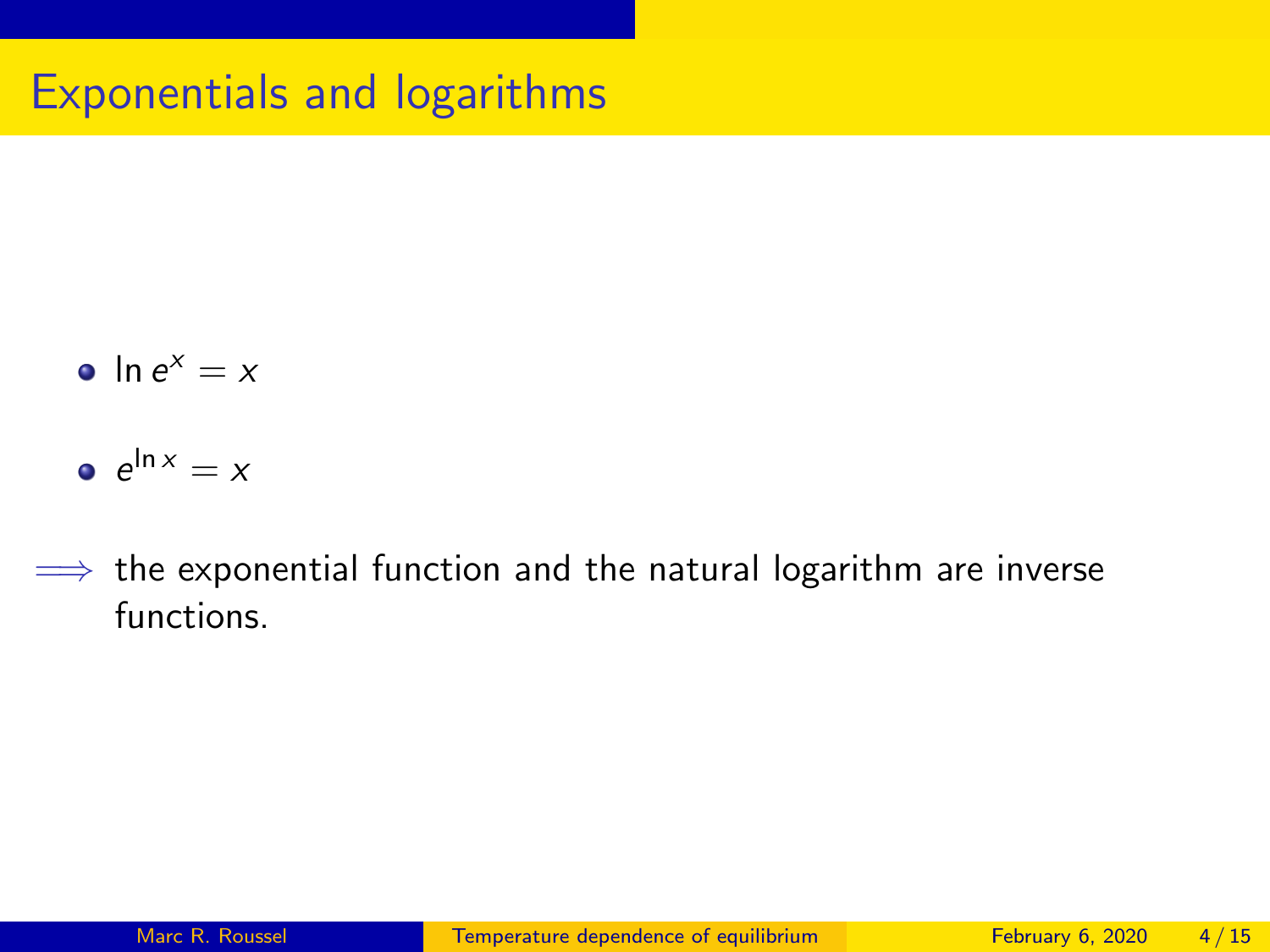## Example: Temperature dependence of  $K_{w}$

 $\bullet$  K<sub>w</sub> is the equilibrium constant for the autodissociation of water:

$$
\mathsf{H}_2\mathsf{O}_{(\mathsf{I})} \rightleftharpoons \mathsf{H}^+_{(\mathsf{aq})} + \mathsf{OH}^-_{(\mathsf{aq})}
$$

$$
\bullet\ \text{ }{\sf K_w}=1.01\times10^{-14}\ \text{at}\ 25^{\circ}{\sf C}\ \text{and}\ \Delta_rH^{\circ}=55.8\,\text{kJ}\,\text{mol}^{-1}.
$$

• What is  $K_w$  at 37 $\degree$ C? Answer:  $2.4 \times 10^{-14}$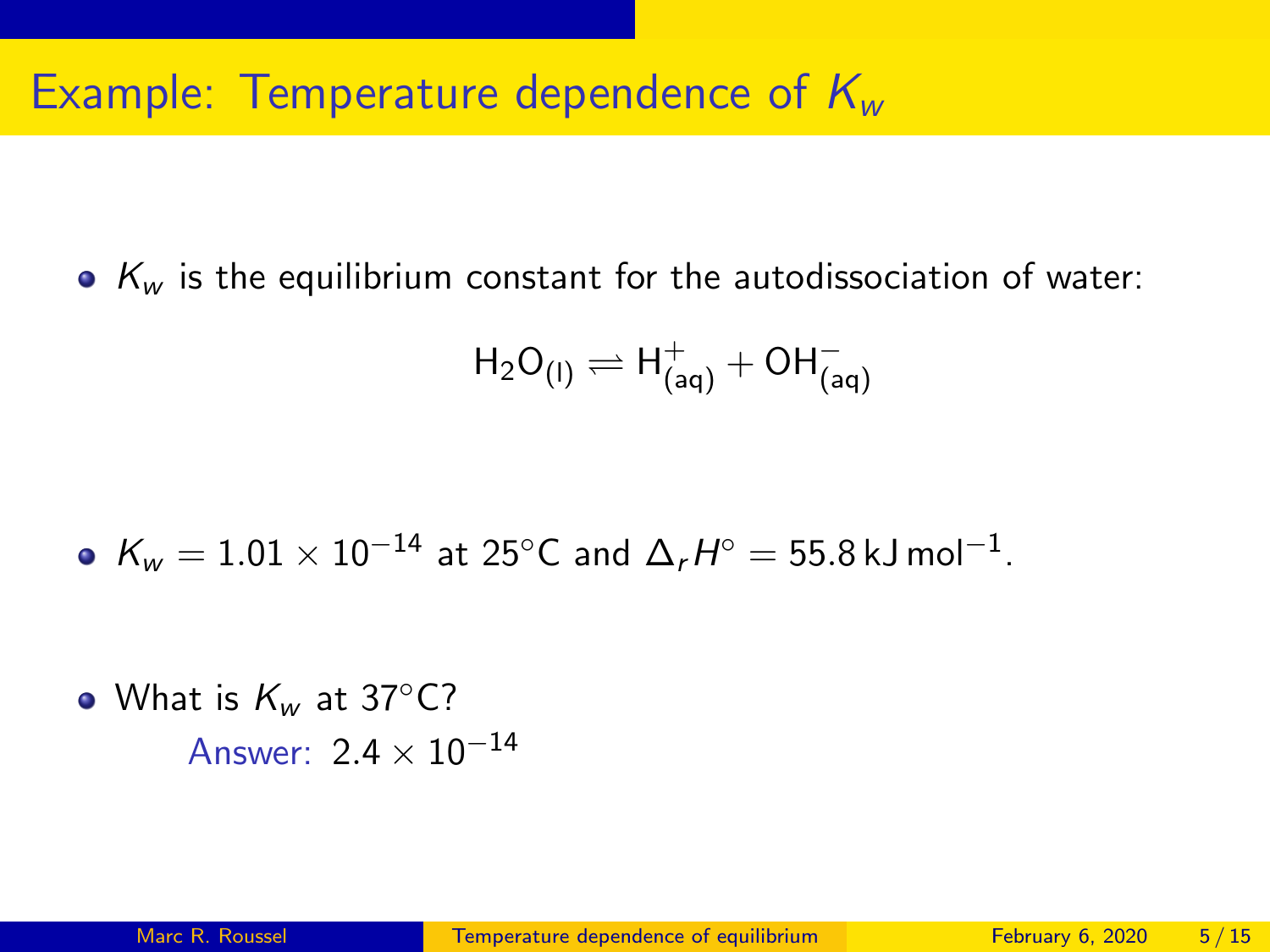• For neutral water,  $a_{H^+} = a_{OH^-}$  so

$$
K_w = (a_{H^+})(a_{OH^-}) = (a_{H^+})^2
$$
  
:.  $a_{H^+} = \sqrt{K_w}$ 

At 37◦C,

$$
a_{H^+} = \sqrt{2.4 \times 10^{-14}} = 1.5 \times 10^{-7}
$$
  
: pH =  $-\log_{10}(1.5 \times 10^{-7}) = 6.81$ 

- The pH of neutral water is 7 only at 25<sup>°</sup>C!
- Similarly, the rule  $pOH = 14 pH$  only applies at 25 $°C$ .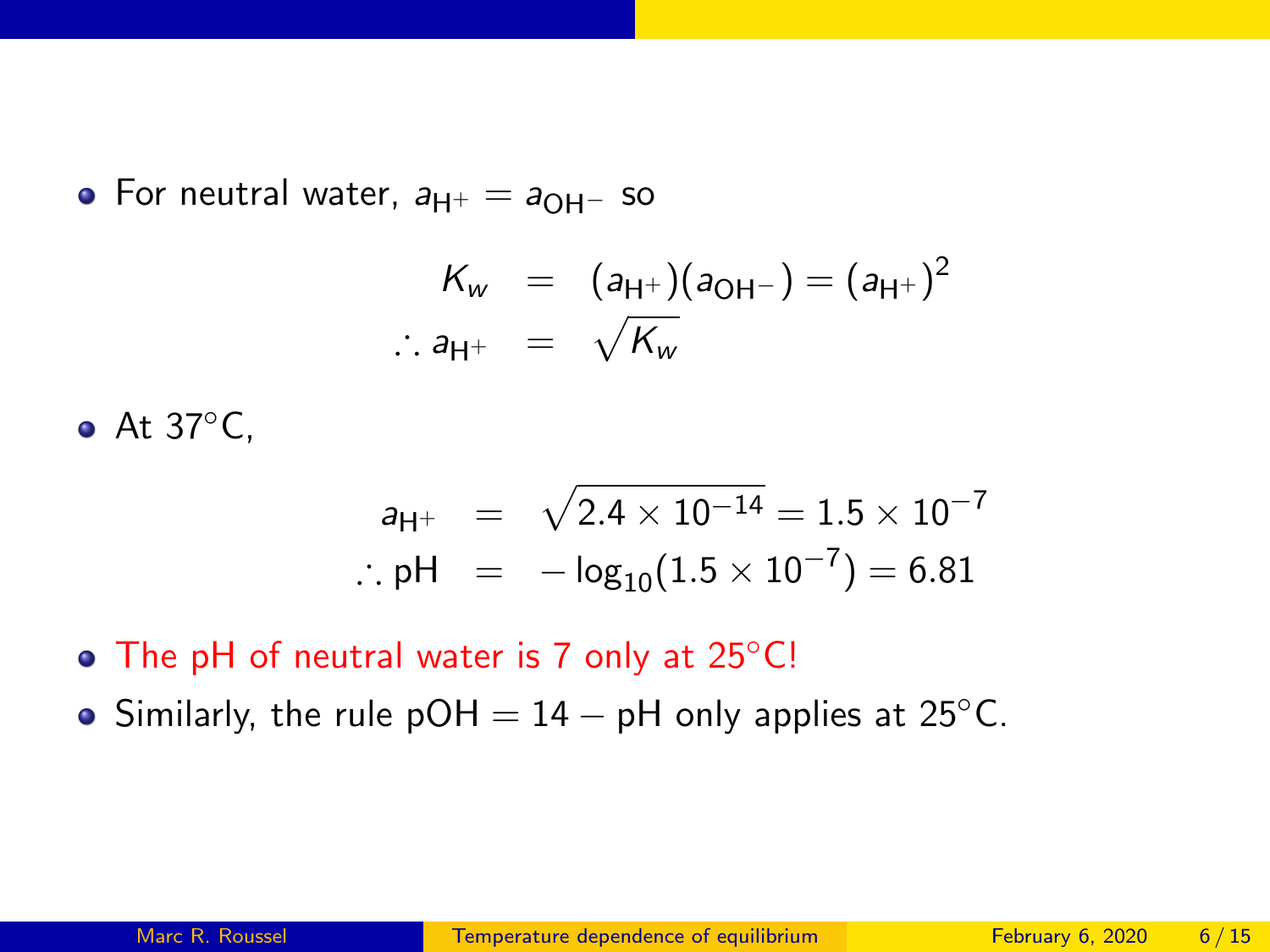# Effect of temperature on reaction of  $CO<sub>2</sub>$  with water

#### • For the reaction

$$
CO_{2(g)} + H_2O_{(1)} \rightleftharpoons HCO_{3(aq)}^- + H_{(aq)}^+
$$
  
\n
$$
\frac{\Delta_f H^{\circ}/kJ \text{ mol}^{-1}}{CO_{2(g)} - 393.5}
$$
  
\n
$$
HCO_{3(aq)}^- - 691.11
$$
  
\n
$$
H_2O_{(1)}^- - 285.840
$$

- We previously calculated  $K=1.47\times10^{-8}$  at 25 °C for this reaction.
- The average surface temperature of the sea is  $16.1\,^{\circ}\text{C}$ .
- **•** Calculate
	- $\Delta_r H^\circ$
	- $K$  at 16.1 $^{\circ}$ C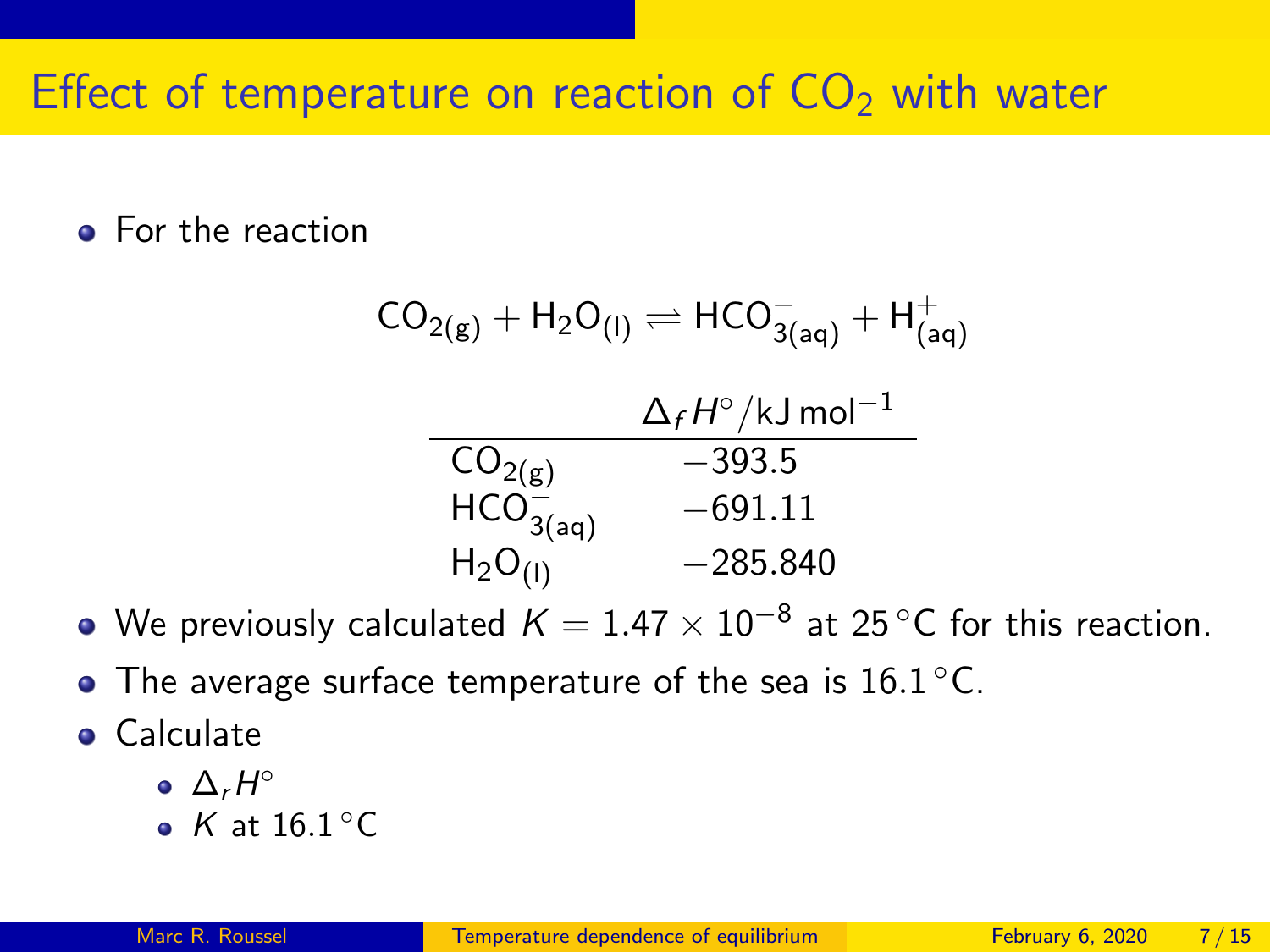### Effect of temperature on reaction of  $CO<sub>2</sub>$  with water (continued)

- Answers:
	- $\Delta_r H^\circ = -11.8$  kJ mol $^{-1}$
	- $\mathcal{K}=1.70\times 10^{-8}$  at  $16.1\,^{\circ}\mathrm{C}$
- Note that the increase in  $K$  with decreasing temperature is consistent with Le Chatelier's principle.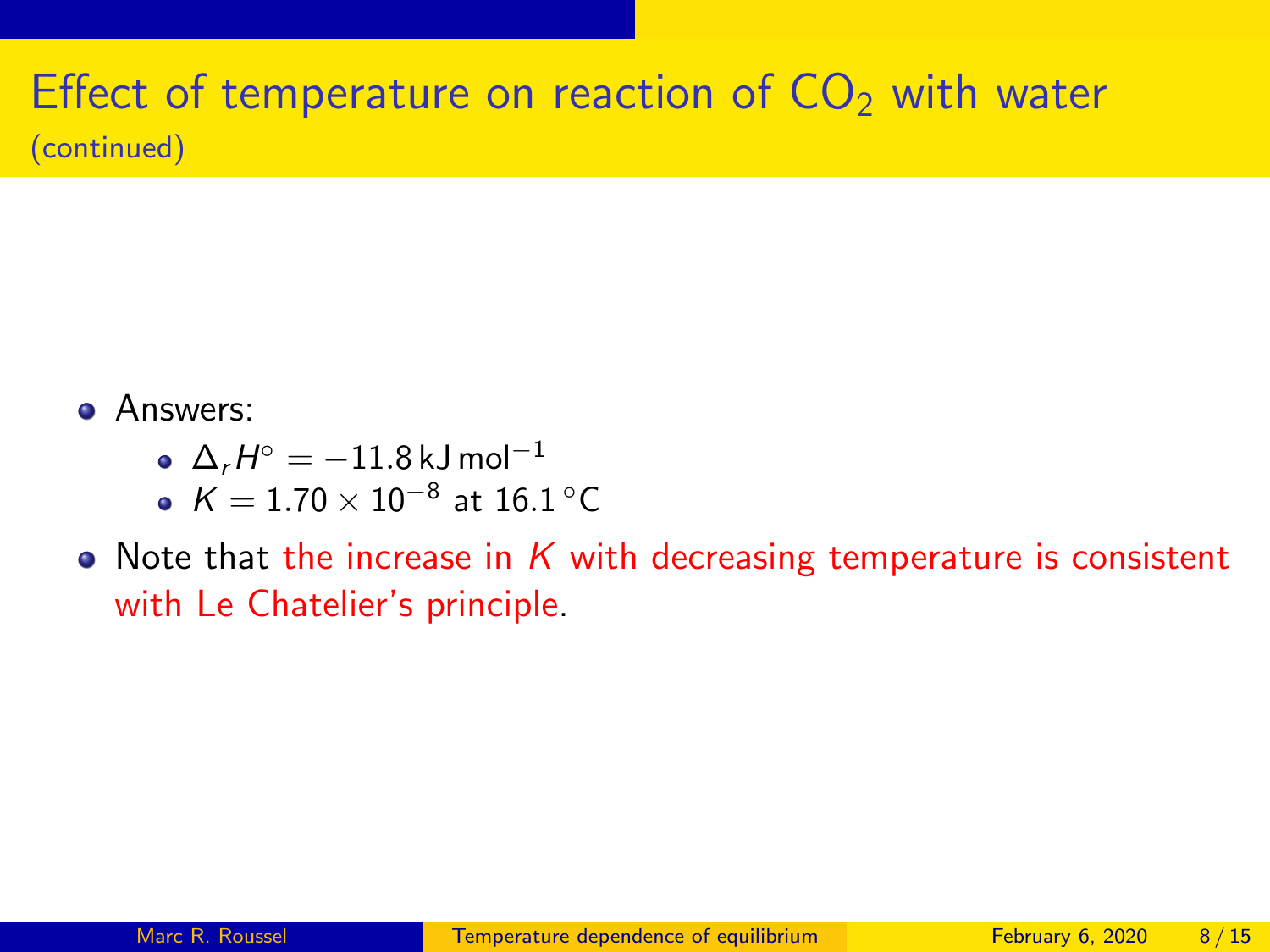A liquid boils when its vapor pressure equals the atmospheric pressure.

The normal boiling point is the boiling point at 1 atm pressure.  $1$  atm  $= 1.01325$  bar

- **•** Lethbridge is about 940 m above sea level. The atmospheric pressure here is about 90 kPa on a typical day.
- What is the boiling point of water in Lethbridge?

Answer: 96.7 °C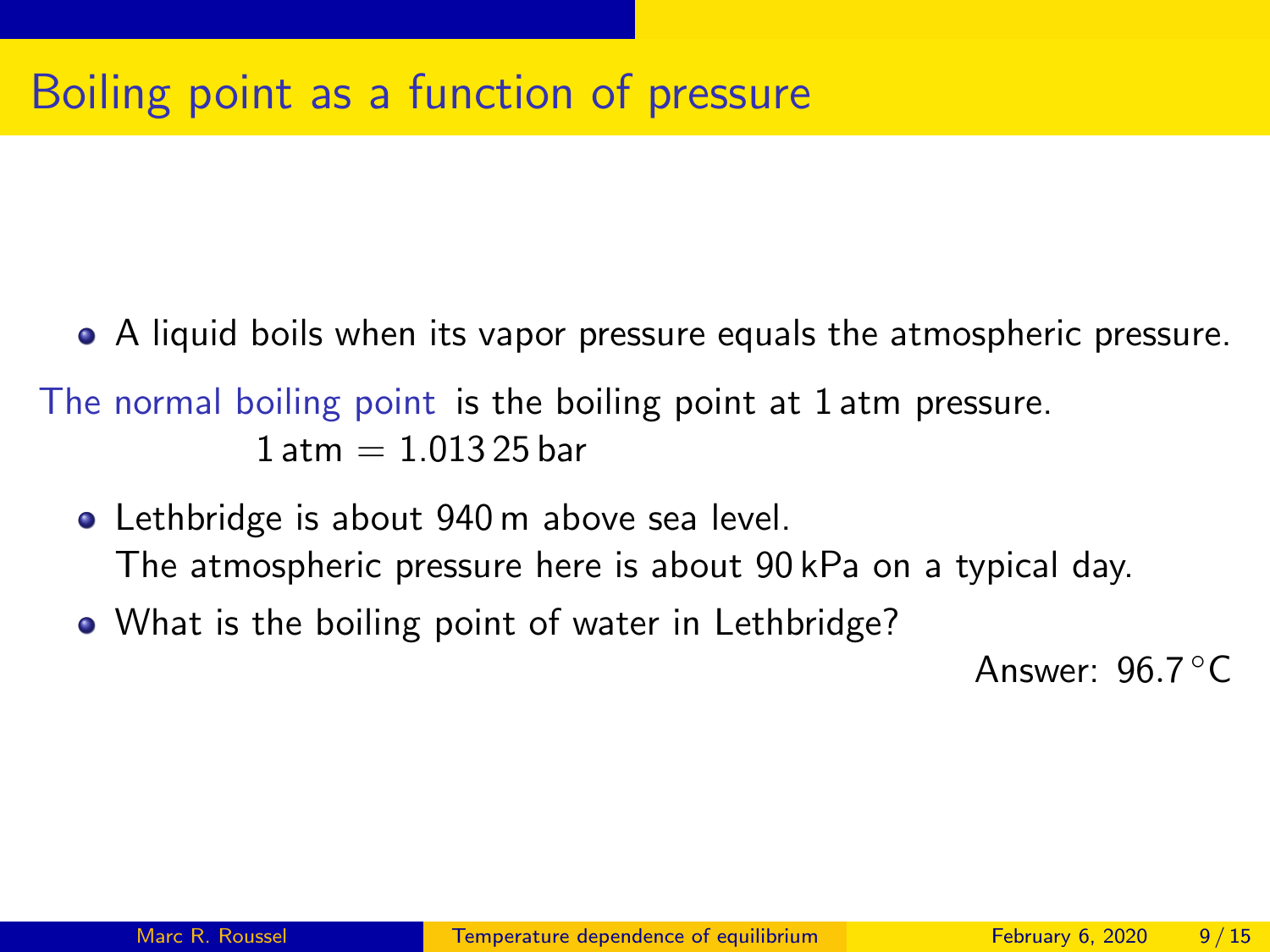- What effect does a solute have on the boiling point of a solvent?
- **•** Again consider

$$
H_2O_{(I)} \rightarrow H_2O_{(g)}, \qquad K = \frac{p/p^\circ}{X_{H_2O}}
$$

$$
ln\left(\frac{K_2}{K_1}\right) = \frac{\Delta_{vap}H_m^\circ}{R}\left(\frac{1}{T_1} - \frac{1}{T_2}\right)
$$

- Take  $T_1 =$  boiling point of pure solvent,  $K_1 = p/p^{\circ}$ , and note that  $\Delta_{\text{vap}}H_m^{\circ} > 0.$
- Since  $X_{H_2O}$  < 1 for a solution,  $K_2 > K_1$ .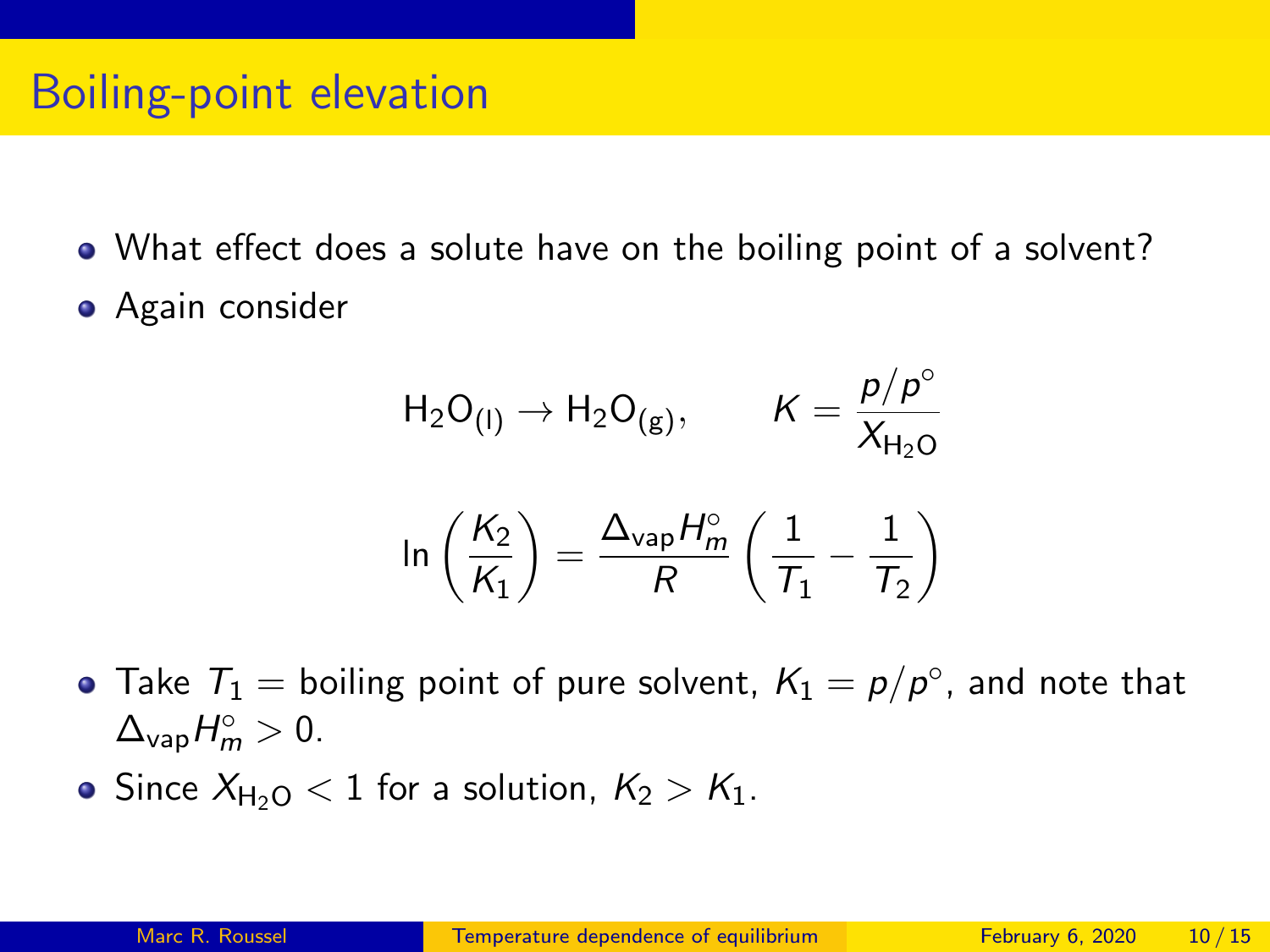If  $K_2 > K_1$ , then in the formula

$$
\ln\left(\frac{K_2}{K_1}\right) = \frac{\Delta_{\text{vap}}H_m^{\circ}}{R}\left(\frac{1}{\mathcal{T}_1} - \frac{1}{\mathcal{T}_2}\right)
$$

the left-hand side is positive, which means that

$$
\frac{1}{\mathcal{T}_1}-\frac{1}{\mathcal{T}_2}>0
$$

(since  $\Delta_{\text{vap}}H_m^{\circ} > 0$ ), or

$$
\mathcal{T}_1<\mathcal{T}_2
$$

• The boiling point of a solution is higher than the boiling point of the pure solvent.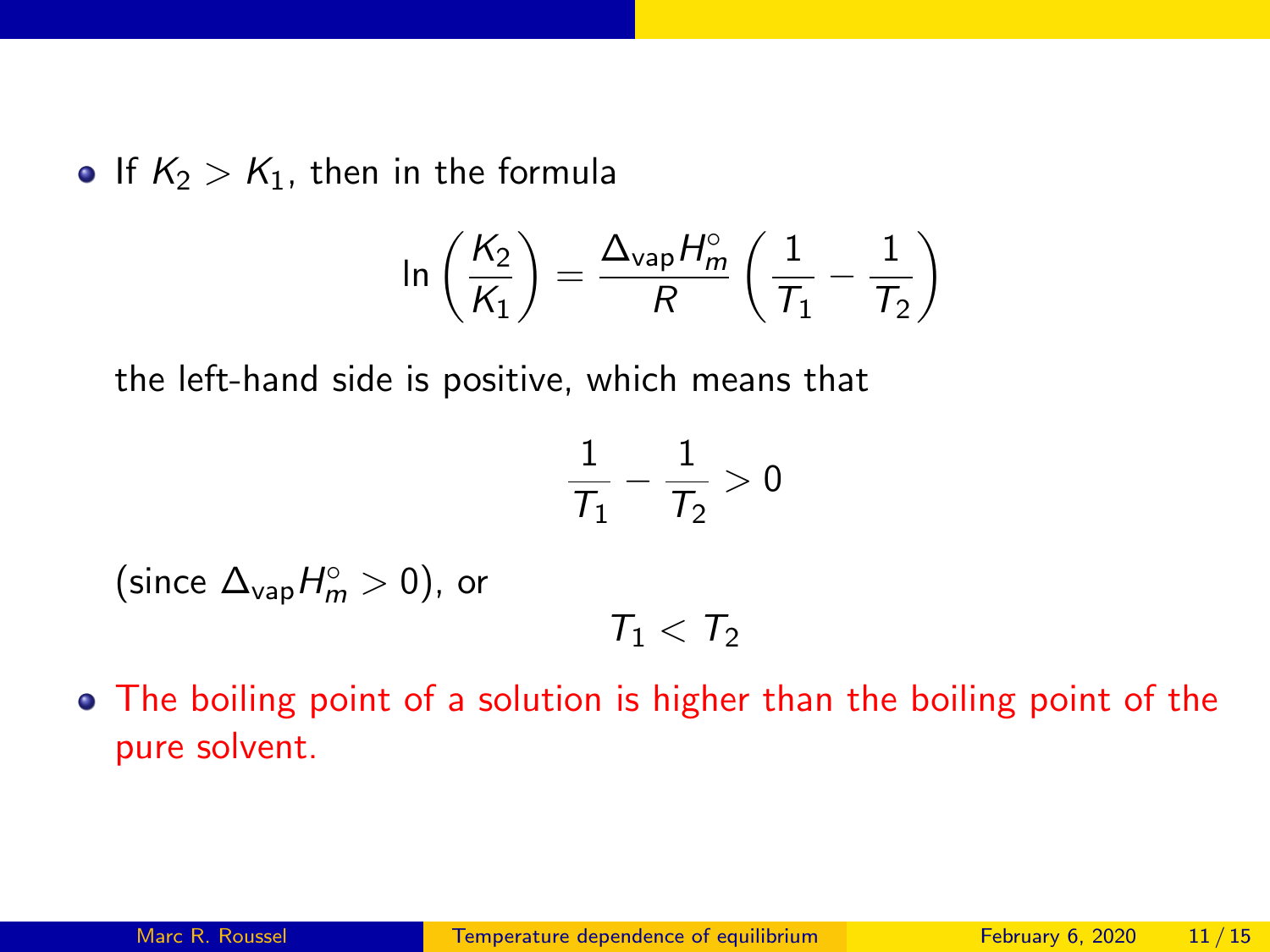Example: What is the boiling point of a solution made by dissolving 0.5032 mol NaCl in 1.01 kg of water at (exactly) 1 atm pressure?

> Data: The enthalpy of vaporization of water at the normal boiling point is 40.66 kJ/mol.

> Note: This is roughly the salt concentration you would use to boil pasta.

Answer: 100.51 ◦C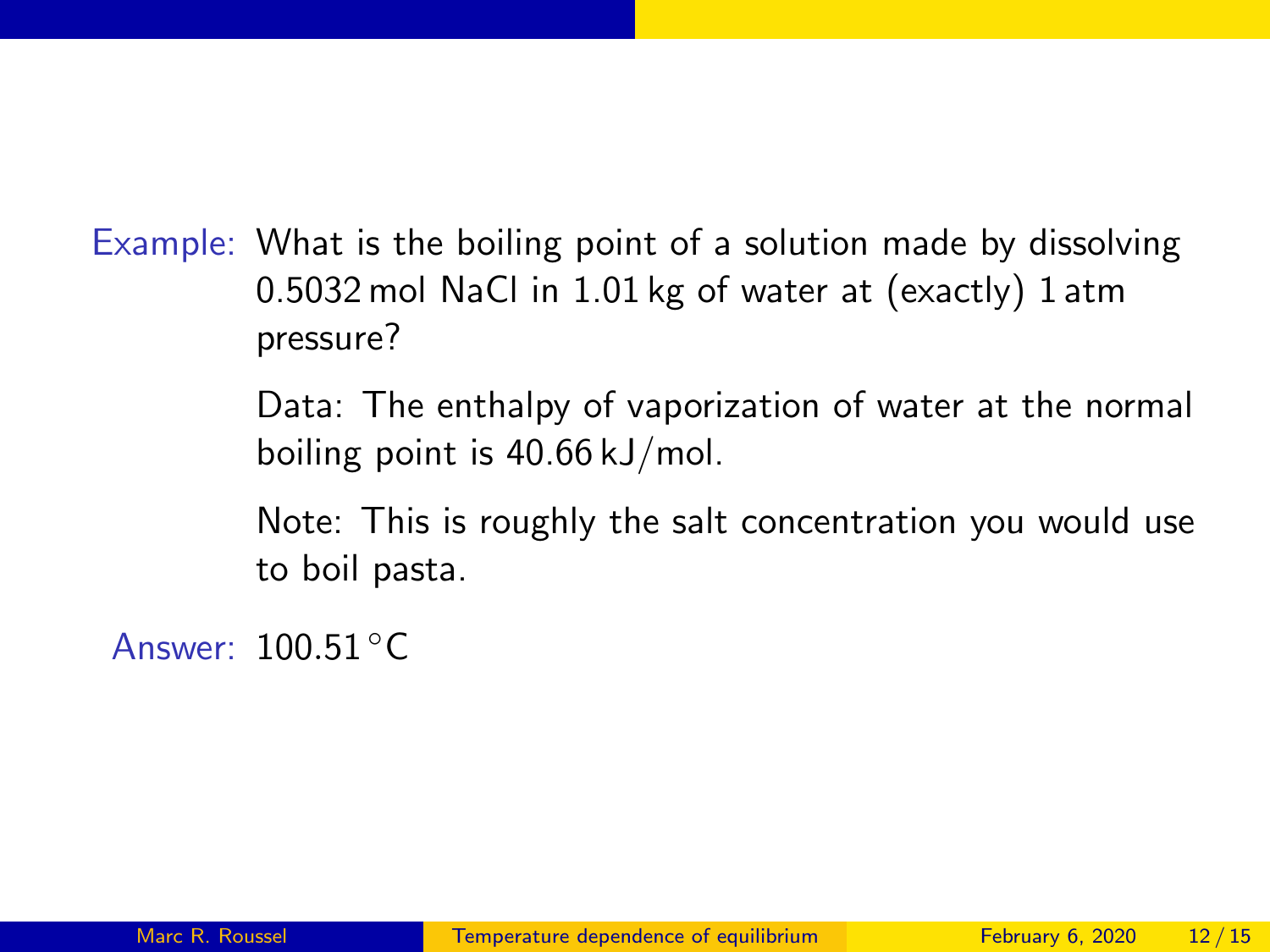### Freezing-point depression

- What effect does a solute have on the freezing point of a solvent?
- The process is

$$
H_2O_{(s)}\rightleftharpoons H_2O_{(I)}
$$

with

$$
K = \frac{a_1}{a_s} = \frac{X_{H_2O}}{1}
$$

$$
\ln\left(\frac{K_2}{K_1}\right) = \frac{\Delta_{\text{fus}}H_m^{\circ}}{R}\left(\frac{1}{T_1} - \frac{1}{T_2}\right)
$$

• Take  $T_1$  = freezing point of pure solvent,  $K_1 = 1$ , and note that  $\Delta_{\text{fus}}H_m^{\circ} > 0.$ 

• Since  $X_{H_2O}$  < 1 for a solution,  $K_2 < K_1 = 1$ .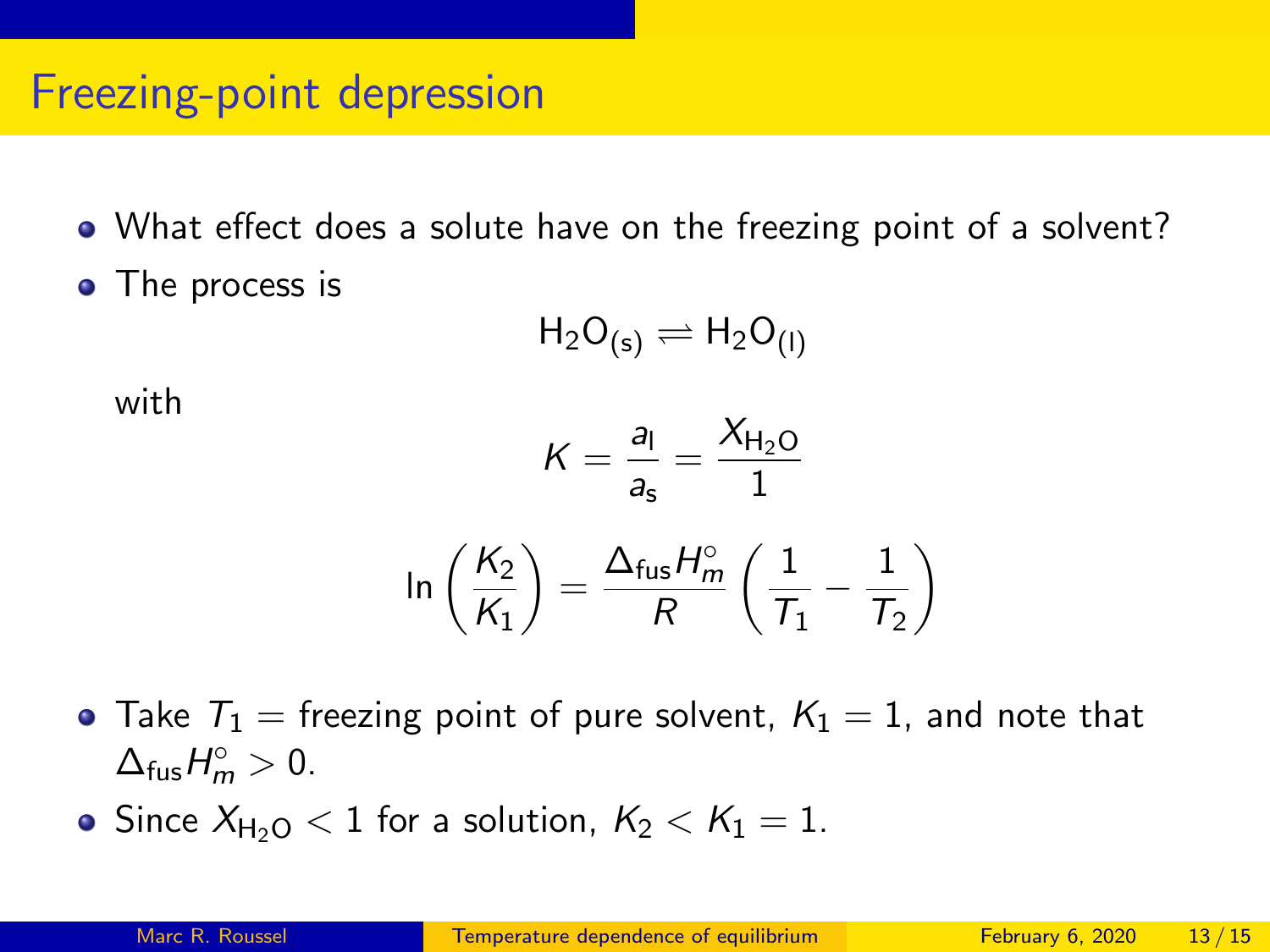If  $K_2 < K_1$ , then in the formula

$$
\ln\left(\frac{K_2}{K_1}\right) = \frac{\Delta_{\text{fus}}H_m^{\circ}}{R}\left(\frac{1}{T_1} - \frac{1}{T_2}\right)
$$

the left-hand side is negative, which means that

$$
\frac{1}{\mathcal{T}_1}-\frac{1}{\mathcal{T}_2}<0
$$

(since  $\Delta_{\text{fus}}H_m^{\circ} > 0$ ), or

$$
\mathcal{T}_1 > \mathcal{T}_2
$$

The freezing point of a solution is lower than the freezing point of the pure solvent.